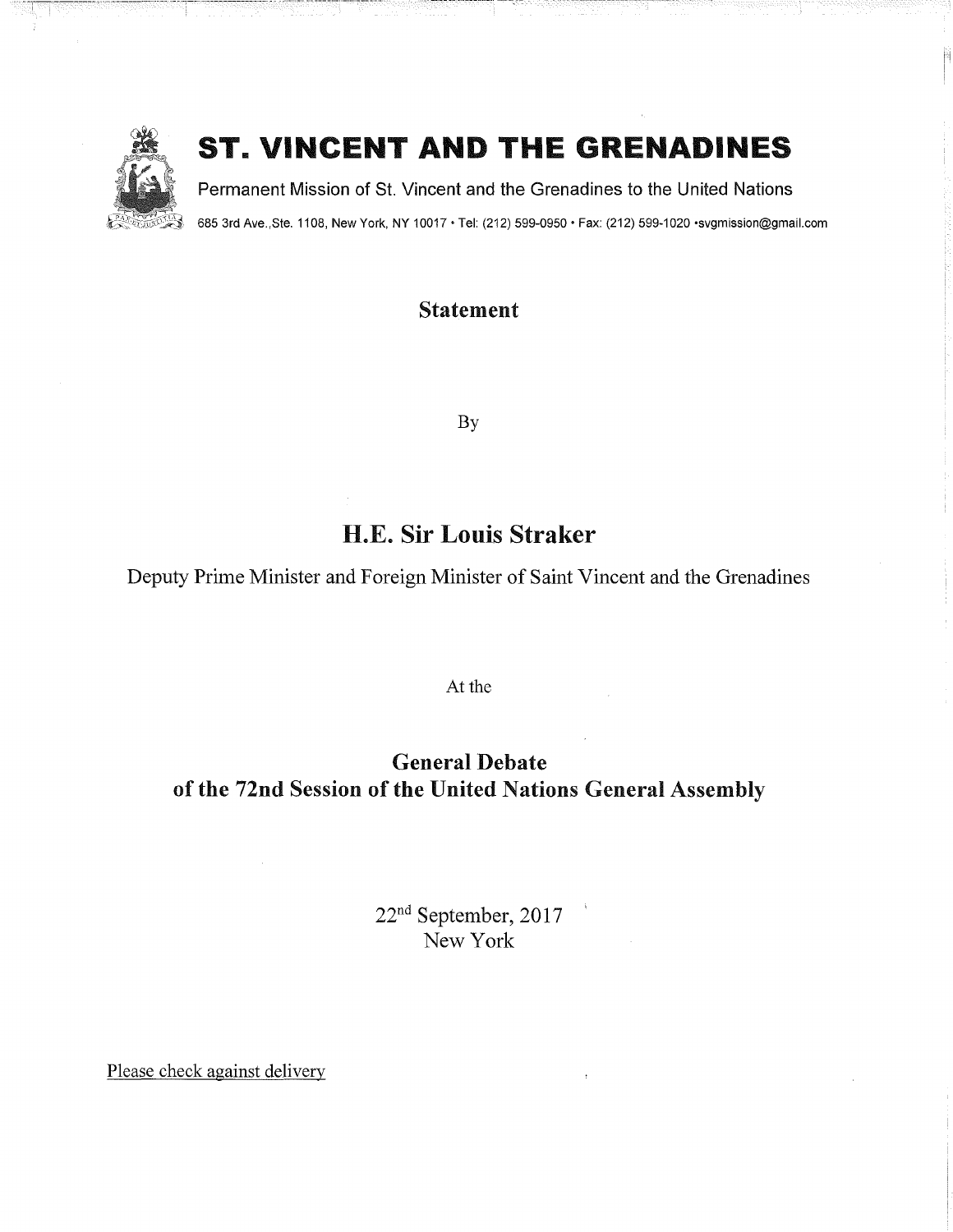Mr. President, Excellencies, Distinguished Ladies and Gentlemen:

This Organisation was founded amid the still-glowing embers and simmering tensions of global war. In the shadows of widespread death and destruction, the nations of the world united in recognition of the fact that global challenges are only overcome through collective action and international law - not misguided unilateralism or short-sighted self-interest.

That recognition remains as valid today as it did 72 years ago, even as new threats to life and development have joined armed conflict as challenges demanding concerted international response.

#### Mr. President

Saint Vincent and the Grenadines stands in solidarity with the Government and People of Mexico as they suffer the devastating effects of yet another earthquake.

As I speak to you today, the island of Dominica has been levelled by a direct hit from Hurricane Maria, even as it was still in the midst of its recovery from the widespread devastation wrought by Tropical Storm Erika two years ago. No individual in that country has been spared. A series of hurricanes, Harvey, Irma, Jose, and Maria, of unprecedented intensity have struck the peoples of our region with unerring accuracy and rapidity.

The States affected are: The United States, Antigua and Barbuda, Anguilla, Dominica, Cuba, Saint Kitts and Nevis, The Bahamas, The British Virgin Islands, The U.S. Virgin Islands, Saint Martin and Puerto Rico.

In the space of five weeks, each of these countries and territories has been struck with the force as of a weapon of mass destruction. Hundreds of people are dead. The damage to infrastructure, while still being calculated, is already over \$130 billion. This Atlantic Hurricane season is likely to be the most expensive in history. Developmentally, the affected countries will take years, if not decades, to recover from the devastating battering.

Mr. President,

Make no mistake: The death and destruction wrought by this hurricane season are not merely freak weather events or vengeful acts of God. They are the direct result of the acts and/or omissions of man. They are the manifestations of climate change; the symptoms of the prescient predictions made by the overwhelming majority of scientists. Almost every year is hotter than the preceding one. Almost every hurricane season more intense. Almost every storm, drought and flood more destructive than the previous one. Today, it is a barefaced insult to the intelligence and experience of the peoples of island states and coastal areas to call climate change a hoax.

At this point, it is almost cliché to reaffirm that Small Island Developing States are the most vulnerable to climate change, while contributing the least to the emissions that cause it. But that truism is the foundation of our just, urgent and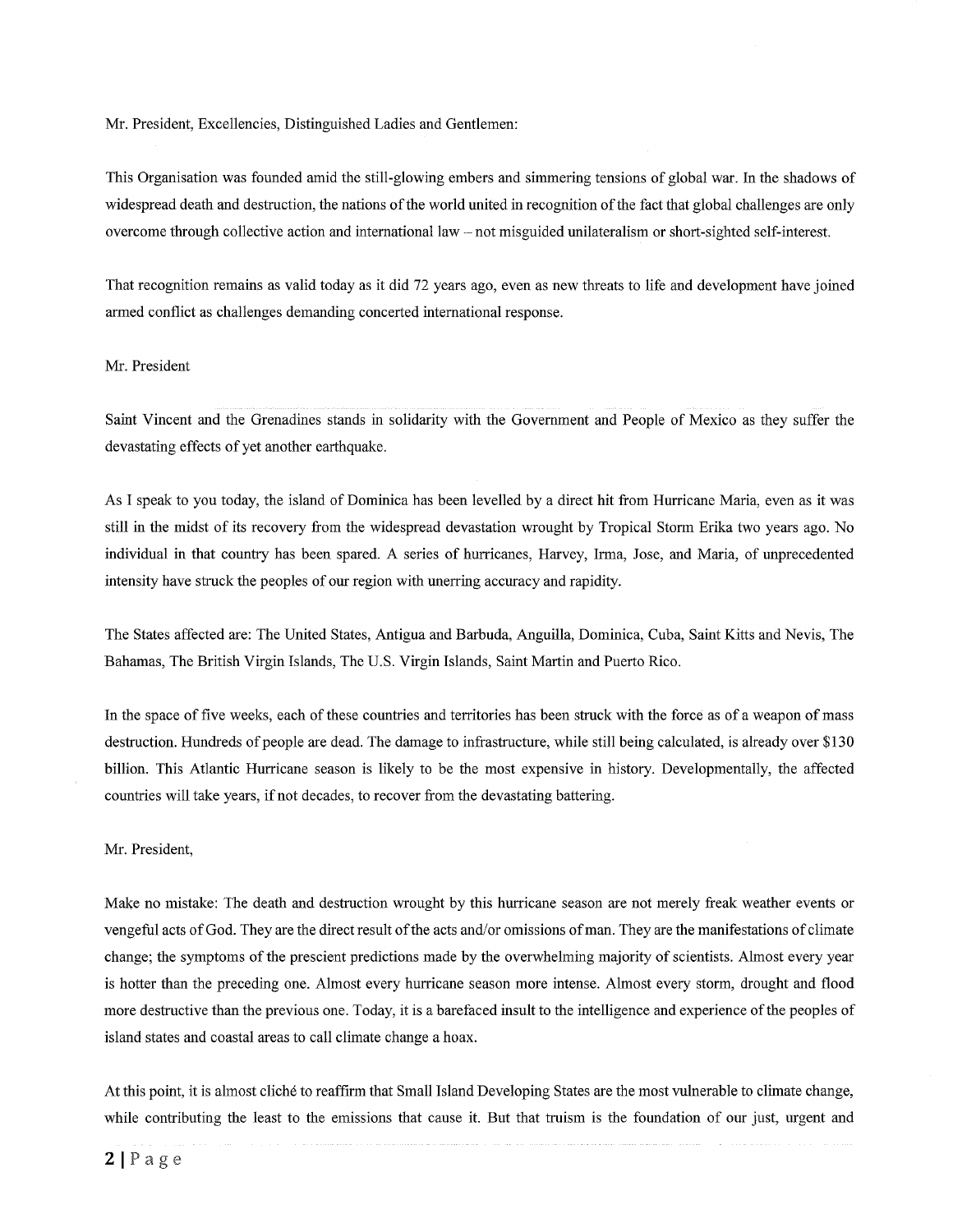unavoidable demand that the nations that have contributed most to climate change similarly do the most to mitigate its effects and assist others in adapting to the dangerous new realities.

Our global community, in the great traditions of the United Nations and in the spirit of the founders of this organisation, came together through hard-fought negotiations to craft the Paris Climate Accord - an ambitious, if imperfect, agreement designed to arrest climate change and assist the most affected. Saint Vincent and the Grenadines views any attempt to disavow the freshly-minted commitments of the Paris Accord as an act of hostility, and we draw a direct, causal connection between any such abdication and the future death and destruction that island states face as the result of increasingly frequent and intense weather events.

#### Mr. President,

The independent countries of Antigua and Barbuda, Saint Kitts and Nevis, Cuba, the Bahamas and Dominica require the special and sustained support of the international community. These countries require immediate and massive assistance in both immediate relief and long-term reconstruction. That assistance must be concessional and free from antiquated notions of per capita GDP. As such, we join other countries in calling for a donors' conference to address the daunting challenges that these countries face. Only together can we recover.

Additionally, the Caribbean territories with special relationships to colonial powers in the United States, the United Kingdom, France and the Netherlands are in desperate need of assistance and with limited options for international cooperation, given their unique political statuses. Despite our small size and limited means, the people of Saint Vincent and the Grenadines have already sent emergency assistance to these territories, as well as technical expertise. We call on both administering powers and potential donors to look past political issues and look instead at the needs of the affected peoples and communities. We call too on the colonial powers to accept fully their responsibility for the recovery and rehabilitation of these territories.

#### Mr. President,

The rise of climate change as the existential threat of our era has not replaced the persistent peril of armed conflict across the globe. The human suffering in Syria, Yemen and Myanmar demands greater international attention and action. Similarly, the potential threats to international peace and security posed by tensions on the Korean peninsula, among the Gulf States and in the State of Palestine require persistent and prioritised diplomacy.

Diplomacy, though difficult, is always preferable to the alternative. This United Nations was founded and continues to exist on that fundamental premise. Frustration with the pace of negotiation and mediation cannot give way to the intemperate urge to impose quick military fixes on inherently political problems. Nor can it lead to an illogical interpretation of sovereign self-interest that justifies the trampling on the sovereignty of other states.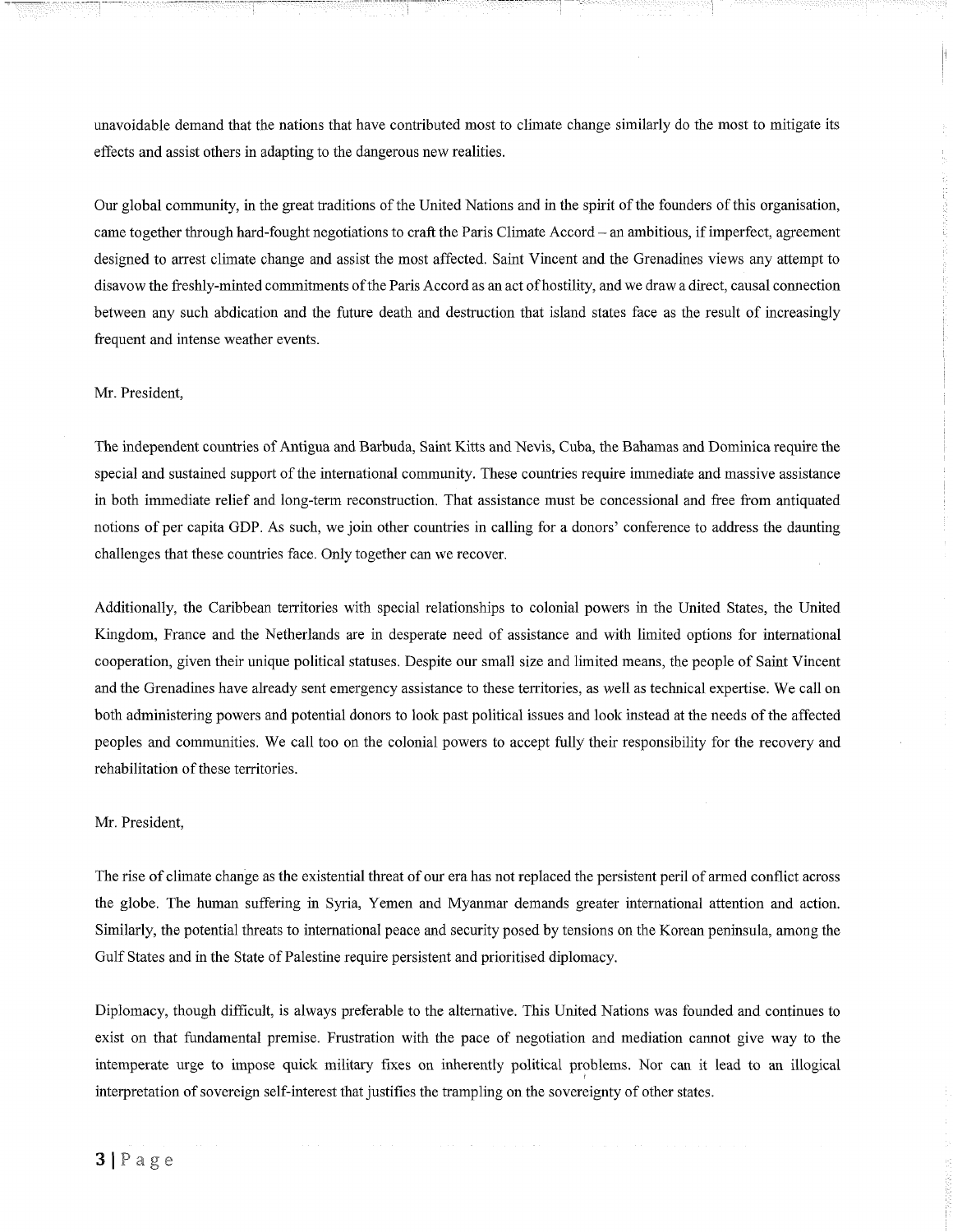Sovereignty is not a sword, but a shield. The United Nations is not a forum for measuring whose sovereignty is bigger, or whose military is better equipped to pursue their narrow, short-term, self-interest. We are a community founded instead on the assumption of sovereign equality of all states; rich and poor, large and small. One nation's ability to destroy another does not imbue it with special rights, but rather profound responsibilities, chief among those being restraint. President Roosevelt's realpolitik adage of speaking softly while carrying a big stick -whatever its limitations - cannot be replaced with irresponsibly bellicose sabre-rattling that inches us closer to the types of conflict that this Assembly was created to prevent.

#### Mr. President,

In that context, Saint Vincent and the Grenadines views with alarm the continued threats against the sovereignty of the Bolivarian Republic of Venezuela. To be sure, the people of Venezuela have endured an extended period of political conflict, which has exacerbated other difficulties in the country. But with illegal street violence dwindling and all political parties committed to upcoming gubernatorial elections, the interventionist option increasingly floated by the United States and an imprudent OAS Secretary-General have no place in a modern Latin America.

Similarly, any threat, expressed or implied, against the sovereignty of the peaceful and noble Cuban people is an anachronistic throwback to Cold War posturing without any logical justification, particularly in light of recent détente between the Governments of Cuba and the United States.

Let us be clear: Latin America and the Caribbean is a zone of peace. There is no conflict, there is no challenge, there is no disagreement in our region requiring military intervention in any way, shape or form; be it covert, overt or by proxy. Saint Vincent and the Grenadines is resolutely and implacably opposed to any attempt to ferment external interference or interventionist activities against any nation in our hemisphere.

#### Mr. President,

Saint Vincent and the Grenadines was honoured to host the 2017 Caribbean Regional Seminar on Decolonisation, consistent with our responsibilities as one of the many Caribbean and Pacific small island States, and former colonies in Africa and Asia, whose self-determination was achieved under the watchful eye of the United Nations. The "inconvenient truth" is that the decolonisation process remains incomplete, and an intensification of effort is essential in achieving the goal of full self-government through the attainment of a legitimate political status option providing for "absolute political equality." This principle must be the guiding standard applicable to the small island territories, just as they were the standards to decolonise other former colonies. Saint Vincent and the Grenadines remains fully seized of this issue and was pleased to play its role in completing the unfinished business of decolonisation through the hosting of this 2017 seminar, and previous seminars in 2011 and 2005.

#### Mr President,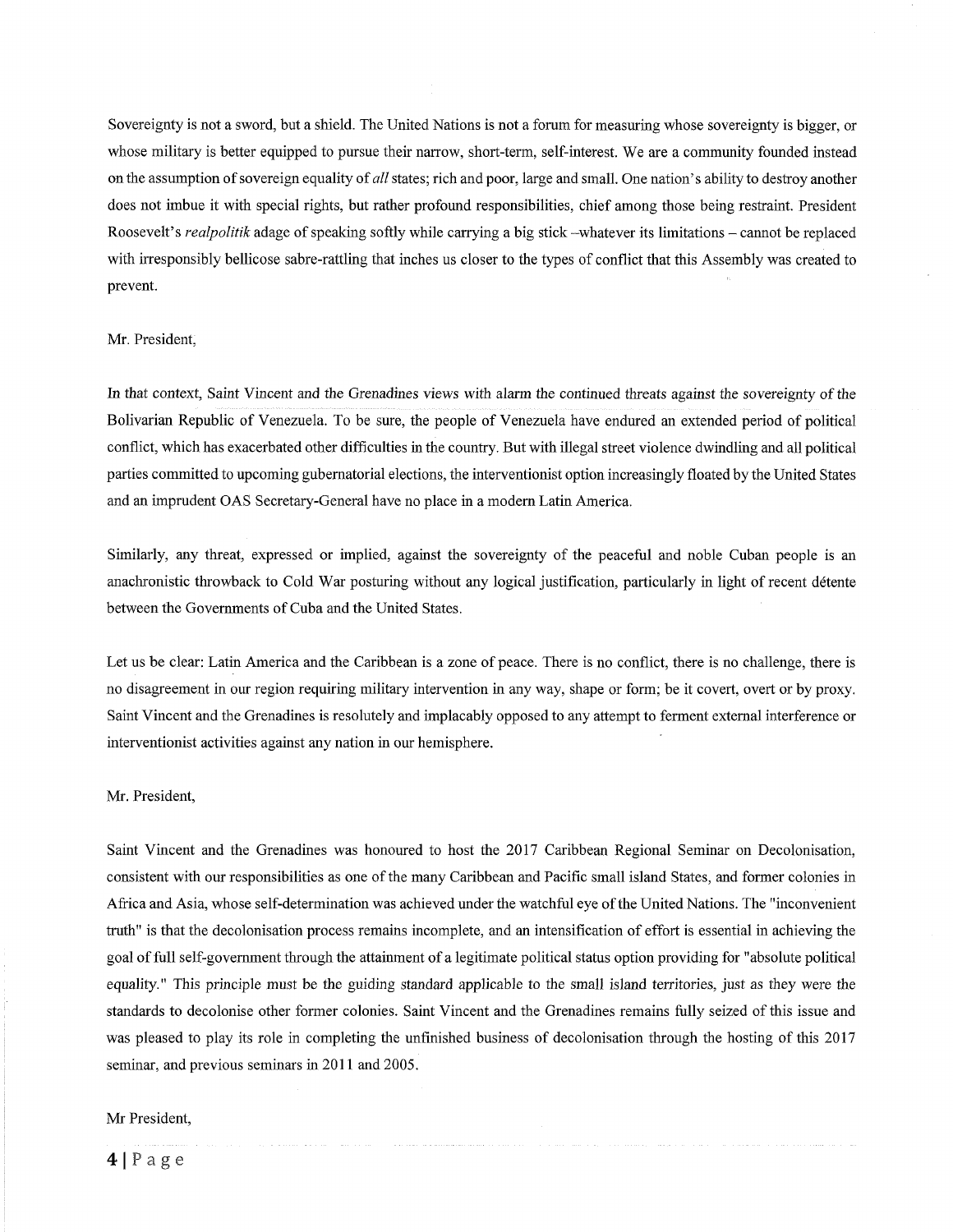The issue of United Nations reform has gained momentum in recent months, and justifiably so. As a large and old bureaucracy, the UN has not demonstrated sufficient nimbleness or responsiveness to new and fast-paced modern challenges. However, the areas demanding the most immediate and far-reaching reforms are not budgetary allocations or staffing matters, but rather the political and organizational underpinnings of the most fossilized structures of the UN and the wider international architecture.

The litmus test for any serious talk of UN reform is the reform of the Security Council. Those who pay lip service to reform while ignoring the need for a reformed Council - with expanded permanent membership, special voice for island states, and radically revised working methods – are simply engaging in an exercise of attempting to reduce their *financial* responsibilities while maintaining an unjustifiable grip on disproportionate and outmoded power arrangements.

Similarly, the lessons of the global economic and financial crisis have yet to be implemented. Our inactivity has produced an extended period of halting and uneven recovery and an iniquitous globalization whose unequal distribution of benefits and burdens is spurring popular backlash worldwide. This General Assembly, and our Economic and Social Council, must squarely and frontally address reforms to our international fmancial architecture, in particular the Bretton Woods Institutions.

For Caribbean states, the issue of declining Correspondent Banking Relationships is a grave and gathering threat to our continued growth and our on-going connections to the global economy. The UN, the G20 and international financial institutions cannot shirk this issue as a private banking matter. It is a developmental threat of the highest priority, and it demands a coordinated, political solution.

#### Mr. President,

Saint Vincent and the Grenadines applauds your sustained focus on sustainable development. Our Government has located the Sustainable Development Goals at the centre of our national development strategies. In areas of climate change, pollution and biodiversity, we have banned Styrofoam products, banned the hunting of turtles, tightened restrictions on internationally permitted indigenous whaling activity, and implemented new coastal protection regulations. We are investing heavily in geothermal and solar energy, and expect to generate 80% of our energy needs from renewable sources within the next three years.

Saint Vincent and the Grenadines is also dedicating special funding to technology-based entrepreneurs, improving wages and occupational health legislation and investing in new modern medical facilities.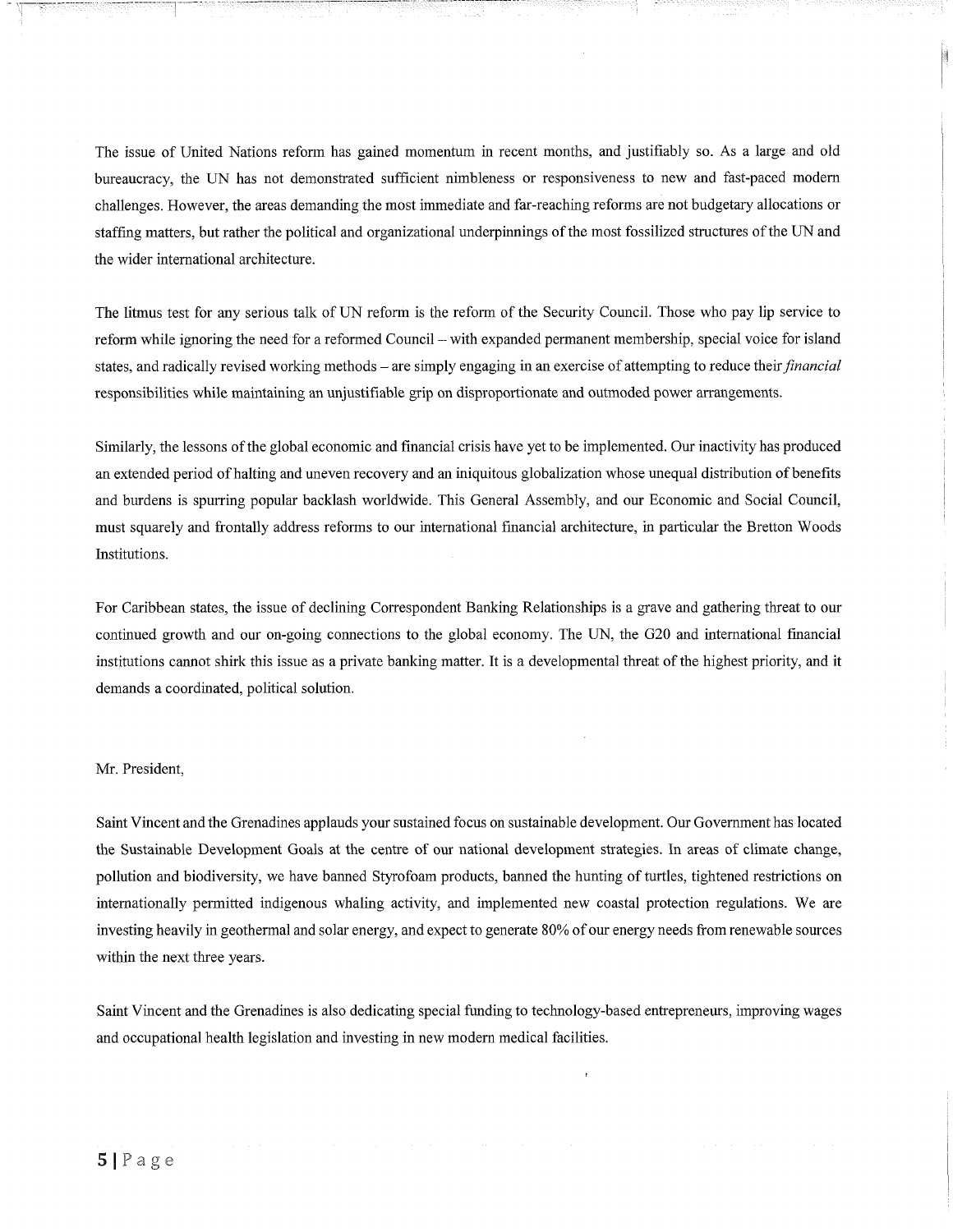We have enacted an innovative Zero Hunger trust fund, with targeted interventions against food insecurity and unemployment in vulnerable populations, while simultaneously creating a contingency fund to aid in disaster recovery efforts.

We are serious and committed to the achievement of *all* of the SDGs by the year 2030.

Nonetheless, as you and the Secretary-General have recognised, achievement of the SDGs requires international cooperation and the cormnitment of new and additional funding. Ours is the only body that can generate and sustain the necessary political will and resources to give life to the ambition of the SDGs. The link between development and peace is well-established; and the link between peace and the United Nations is immutable.

Mr. President,

A substantial part of the backdrop or context of the continuing socio-economic challenges of the nation-states of our Caribbean civilisation is the awful legacy of underdevelopment which European colonialism has bequeathed to us as a consequence of native genocide and African slavery. The international campaign for reparations from the former colonial powers to assist in repairing this malignant legacy is urgent and timely. It deserves the full support of this Assembly particularly within this decade, declared to be focussed on the upliftment of persons of African descent.

Mr. President,

I repeat yet again the necessity and desirability for the responsible authorities in the Dominican Republic and the United Nations to address properly, once and for all, the respective issues of the denial of citizenship for persons of Haitian descent in the Dominican Republic and the cholera epidemic which some of the UN troops in Haiti had initiated.

Mr. President,

In the quest for deepening multilateralism, international cooperation, and peace the glaring injustice of the continuing denial ofTaiwan's membership of the special agencies of the United Nations demands correction. The ghosts of a divisive past ought to be laid to rest; Taiwan's legitimate incorporation into the family of nations is long overdue.

#### Mr. President,

The travails of the people of Palestine arising from the illegal occupation of their lands continue to haunt us globally. This UN General Assembly has repeatedly pronounced in favour of the rights of the Palestinian people but the illegal occupiers backed by a handful of powerful states internationally have continuously thwarted the will of the international community. Peace in the Middle East will continue to be a mirage unless the national rights of the Palestinian people are recognised and upheld in practice.